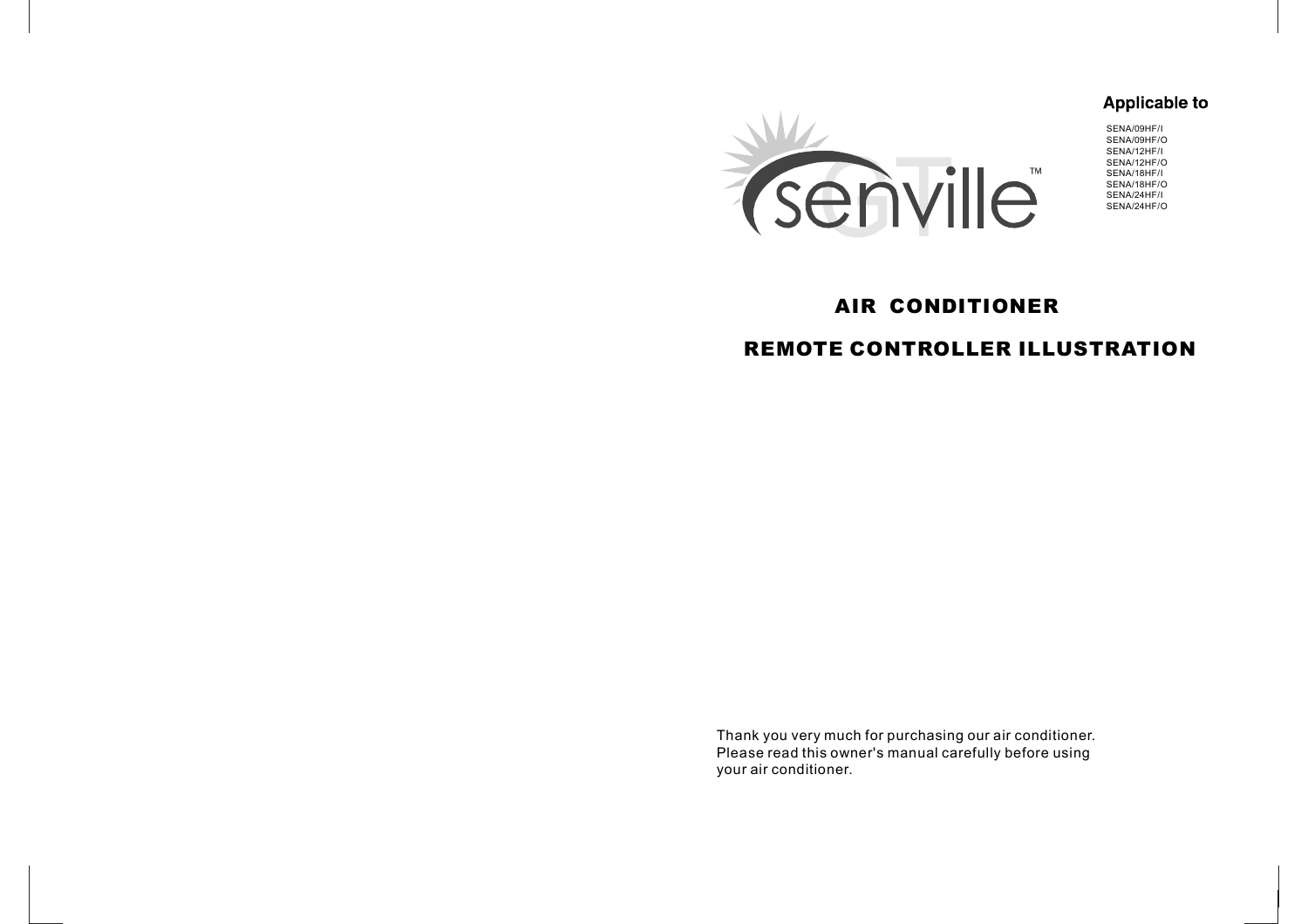# **CONTENTS**

 $\mathbf G$ 

#### **Handling the remote controller**



#### **Location of the remote controller.**

- Use the remote controller within a distance of 8 meters from the appliance, pointing it towards the receiver. Reception is confirmed by a beep.
- Keep the remote controller where its signals can reach the receiver of the unit.

## **ACAUTIONS**

- The air conditioner will not operate if curtains, doors or other materials block the signals from the remote controller to the indoor unit.
- Prevent any liquid from falling into the remote controller. Do not expose the remote controller to direct sunlight or heat.
- If the infrared signal receiver on the indoor unit is exposed to direct sunlight, the air conditioner may not function properly. Use curtains to
- prevent the sunlight from falling on the receiver. If other electrical appliances react to the remote controller. either move these appliances or consult your local dealer.

#### **Replacing batteries**

The remote controller is powed by two dry batteries(R03/LR03X2) housed in the rear part and protected by a cover.

- (1) Remove the cover by pressing and sliding off.
- (2) Remove the old batteries and insert the new batteries, placing the  $(+)$  and  $(-)$ ends correctly.
- (3) Reattach the cover by sliding it back into position.

**NOTE:** When the batteries are removed, the remote controller erases all programming. After inserting new batteries, the remote controller must be reprogrammed.

#### **ACAUTIONS**

- Do not mix old and new batteries or batteries of different types.
- Do not leave the batteries in the remote controller if they are not going to be used for 2 or 3 months.
- Do not dispose batteries as unsorted municipal waste. Collection of such waste separately for special treatment is necessary.

 $\boldsymbol{\varrho}$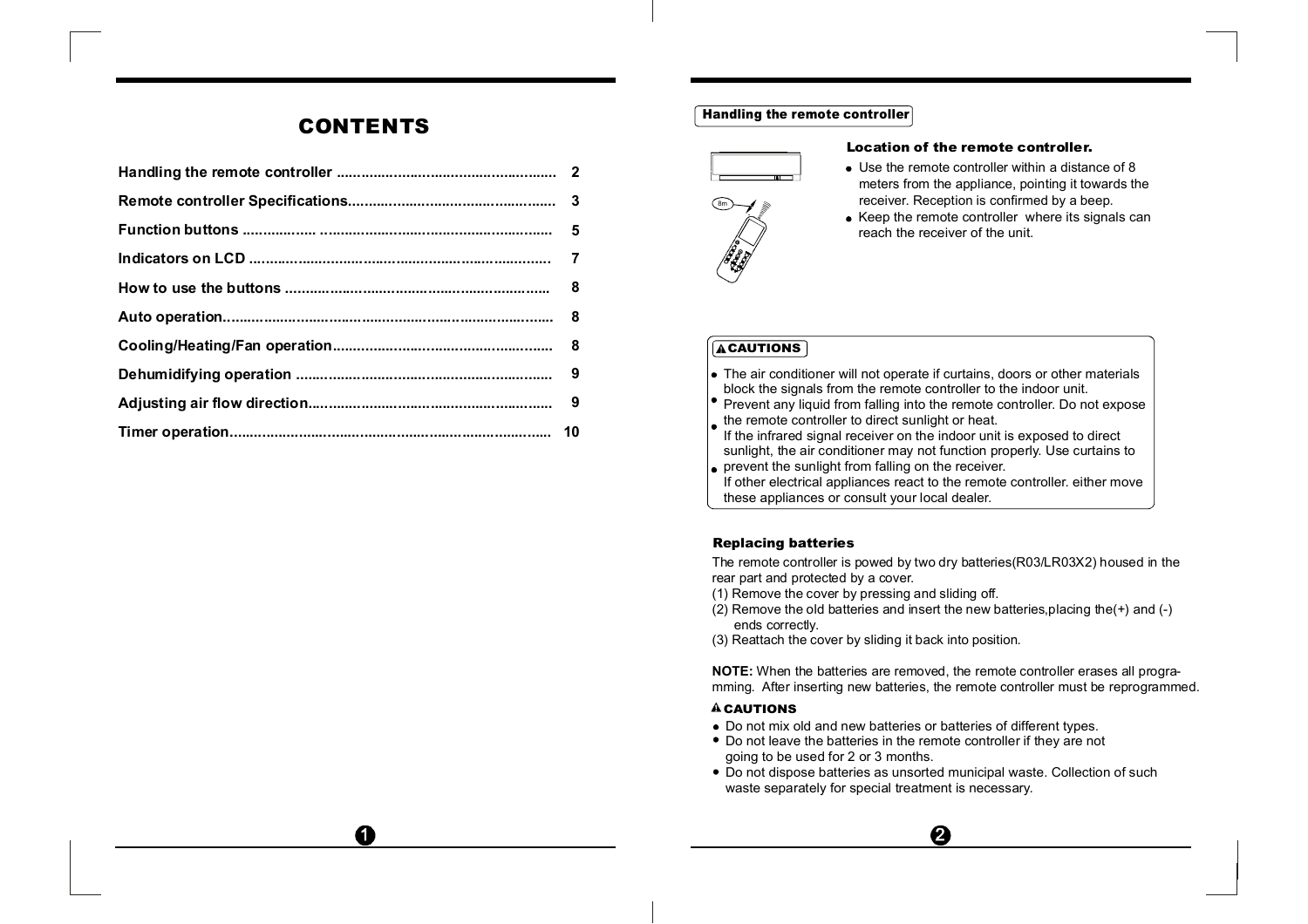## **Remote Controller Specifications**

| Model                     | RG52A1/BGEFU1                           |
|---------------------------|-----------------------------------------|
| Rated Voltage             | 3.0V(Dry batteries R03/LR03 $\times$ 2) |
| Signal Receiving<br>Range | 8m                                      |
| Environment               | $23^{\circ}$ F~140 $^{\circ}$ F         |

## **Performance Feature**

- 1. Operating Mode: AUTO, COOL, DRY, HEAT and FAN.
- 2. Timer Setting Function in 24 hours.
- 3. Indoor Setting Temperature Range :  $62^{\circ}$ F~86 $^{\circ}$ F.
- 4. Full function of LCD (Liquid Crystal Display).

## *NOTE:*

- Buttons design might be slightly different from the actual one you purchased depending on individual models.
- All the functions described are accomplished by the indoor unit. If the indoor unit has no this feature, there is no corresponding operation happened when press the relative button on the remote controller.

 $\boldsymbol{\Theta}$ 

# **Function buttons**



#### 1 **ON/OFF Button**

Operation starts when this button is pressed and stops when this button is pressed again.

## 2 **MODE Button**

Each time the button is pressed, the operation mode is selected in a sequence of following:  $\rightarrow$ AUTO  $\rightarrow$  COOL  $\rightarrow$  DRY  $\rightarrow$  HEAT  $\rightarrow$  FAN-

 **Please do not select HEAT mode** *if the machine you purchased is cooling only type. Heat mode is not supported by the cooling only appliance.*

#### $\bullet$ **FAN Button**

Used to select the fan speed in four steps:  $\uparrow$  AUTO  $\rightarrow$  LOW  $\rightarrow$  MED  $\rightarrow$  HIGH $\rightarrow$ 

#### $\bullet$ **SLEEP Button**

Active/Disable sleep function. It can maintain the most comfortable temperature and save energy. This function is available on COOL, HEAT or AUTO mode only .

**NOTE:** *While the unit is running under SLEEP mode, it would be cancelled if MODE, FAN SPEED or ON/OFF button is pressed.*

## 5 **TURBO Button**

Active/Disable Turbo function. Turbo function enables the unit to reach the preset temperature in the shortest time. When press this button on cooling mode, the unit will blow strong cooling air with super high fan speed. When press this button on heating mode(applicable to the unit adopts Electrical heater only), the Electrical heater will be energized and bring fast heating operation.

#### 6 **SELF CLEAN Button**

A

Active/Disable Self Clean function. Under self clean mode, the air conditioner will automatically clean and dry the evaporator and keep it as fresh for the next operation.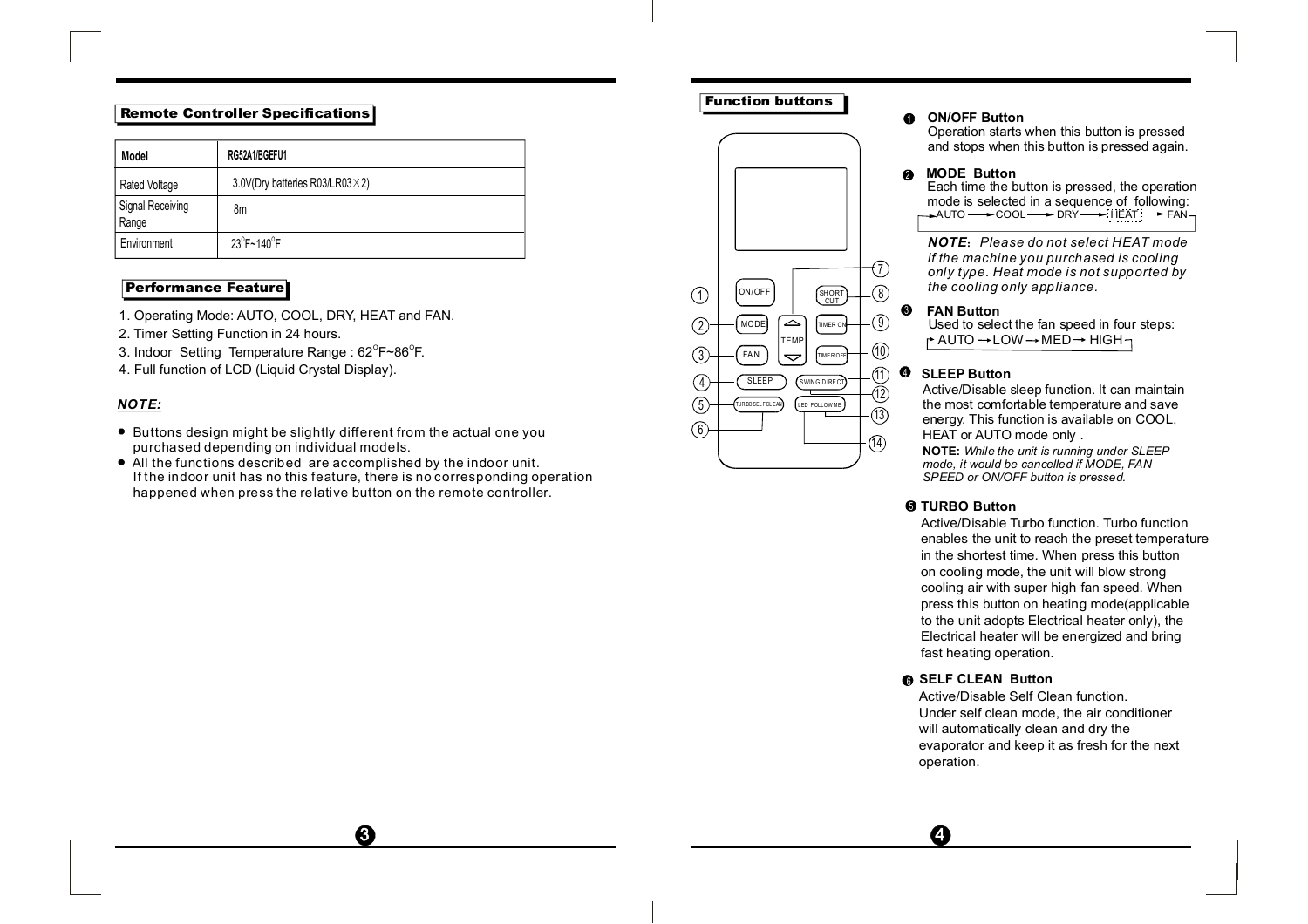

# $\n *UP*$  **Button(**  $\triangle$  **)**

Push this button to increase the indoor temperature setting in 1°F increments to 86 $^{\circ}$ F.

## **DOWN Button(** $\sim$ )

Push this button to decrease the indoor temperature setting in 1°F increments to 62 $\mathrm{^{\circ}F}.$ 

CUT THE CONFIDENT CONTROL CHIPPER CONTROL CHIPPER CONTROL CHIPPER CHIPPER CHIPPER CHIPPER CHIPPER CHIPPER CHIPPER CHIPPER CHIPPER CHIPPER CHIPPER CHIPPER CHIPPER CHIPPER CHIPPER CHIPPER CHIPPER CHIPPER CHIPPER CHIPPER CHIP **NOTE:** Press and hold  $\leq$  and  $\leq$  buttons together for 3 seconds will alternate the scale.

# **SHORTCUT Button**

- 
- 12) On the first time connecting to the power, if  $\overline{a}$   $\overline{b}$  ( $\overline{a}$ ) (SUNCED) (SWING DIRECT) (12) push the SHORTCUT button, the unit  $\frac{(5)}{2}$  Will operate on AUTO mode, 80<sup>°</sup>F, and fan speed is Auto.
	- on, the system will automatically revert back to the previous settings including operating mode, setting temperature, fan speed level and sleep feature(if activated). And transmit the signals to the unit.
	- If push this button when remote controller is off, the system will only resume the previous settings and will not transmit the signals to the unit. And the sleep feature is disable.
	- If pushing more than 2 seconds, the system will automatically restore the current operation settings including operating mode, setting temperature, fan speed level and sleep feature(if activated ).

#### ⋒ **TIMER ON Button**

0

Press this button to initiate the auto-on time sequence. Each press will increase the autotimed setting in 30 minutes increments. When the setting time displays 10, each press will increase the auto-timed setting 60 minutes increments. To cancel the auto-timed program, simply adjust the auto-on time to 0.0.



#### **TIMER OFF Button** 10

Press this button to initiate the auto-off time sequence. Each press will increase the autotimed setting in 30 minutes increments. When the setting time displays 10, each press will increase the auto-timed setting 60 minutes increments. To cancel the auto-timed program, simply adjust the auto-off time to 0.0

# **1** DIRECT Button

Used to change the louver movement and set the desired up/down air flow direction. The louver changes  $6^{\circ}$  in angle for each press.

# **SWING Button**

Used to stop or start horizontal louver auto swing feature.

# 13 **FOLLOW ME Button**

Push this button to initiate the Follow Me feature, the remote display is actual temperature at its location. The remote control will send this signal to the air conditioner every 3 minutes interval until press the Follow Me button again. The air conditioner will cancel the Follow Me feature automatically if it does not receive the signal during any 7 minutes interval.

# 14 **LED Button**

6

Disable/Active indoor screen Display. When pushing the button, the indoor screen display is cleared, press it again to light the display.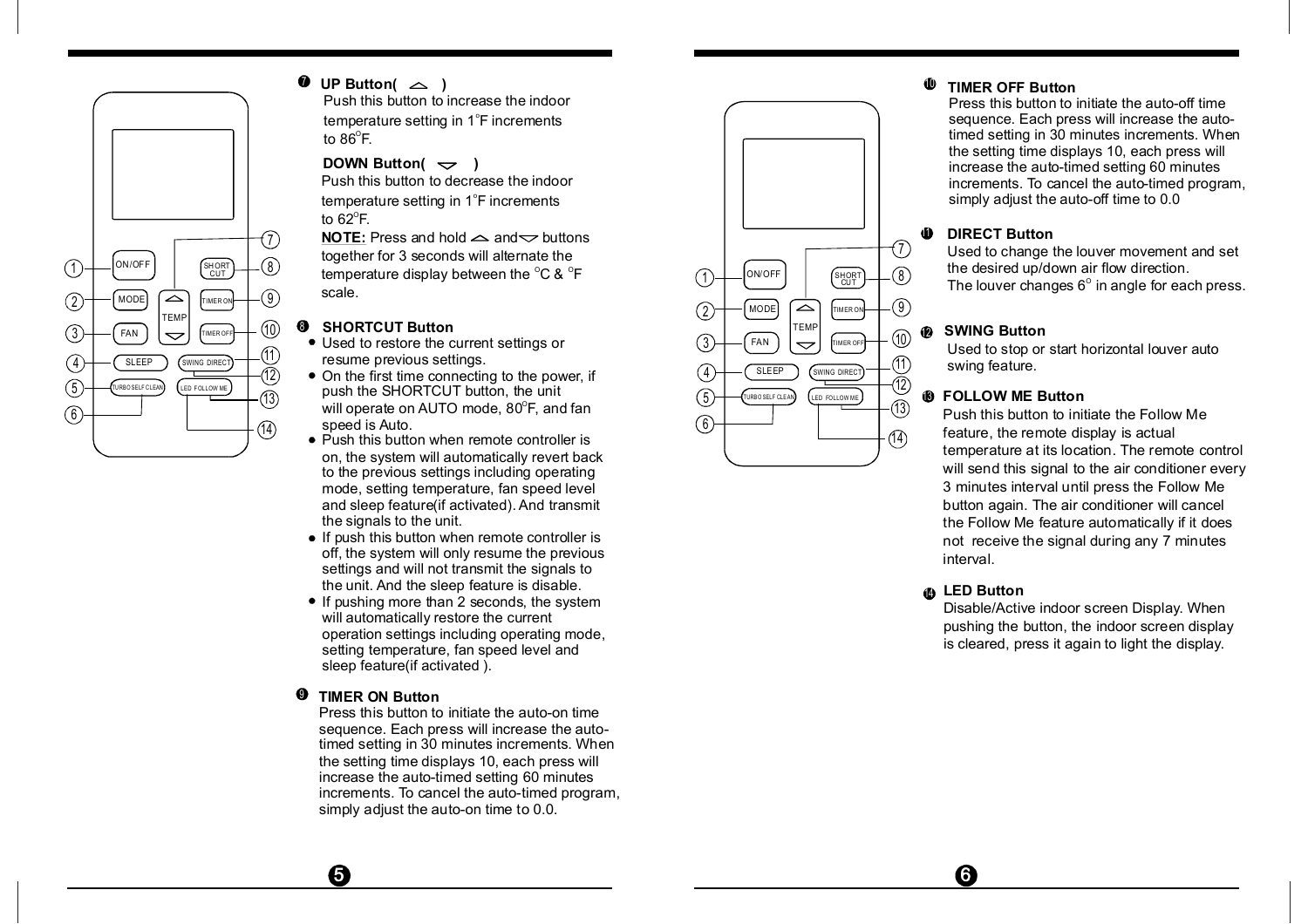#### **Indicators on LCD**

⋒

AUTO<sup>U</sup> SET TEMP.

≦ী **FAN** 

COOL≸ **DRY HEAT** 

ON

 $\mathbf k$  produced  $\mathbf k$ 

 $\bullet$  OFF

#### **Mode display**

Displays the current operation mode. Including auto( $\bigcirc$ ), cool( $\bigstar$ ), dry( $\bigcirc$ ), heat( $\bigstar$ )(Not applicable to cooling only models),  $tan($ and back to auto( $\uparrow$ ).

#### **Transmission Indicator**

This transmission indicator lights when remote controller transmits signals to the indoor unit.

#### **ON/OFF display**

Displayed by pressing the ON/OFF button. Press the ON/OFF button again to remove.

## **TIMER ON display**

Displayed when TIMER ON time is set.

## **TIMER OFF display**

Displayed when TIMER OFF time is set.

#### **Sleep Display**

Displayed under sleeping operation. Press the SLEEP button again to remove.

#### **FOLLOW ME Display(on some models)**

Displayed when FOLLOW ME function is activated.

#### **Temp./Timer display**

Displays the temperature setting  $(62^{\circ}F \sim 86^{\circ}F)$ . When you set the operating mode to FAN, no temperature setting is displayed. And if in the TIMER mode, shows the ON and OFF settings of the TIMER.

#### **Fan speed display**

Displays the selected fan speed, AUTO(no display) and three fan speed levels "<sup>%</sup> \*\* " (LOW) "<sup>% maan</sup>"  $(MED)$  " $\blacktriangleright$  "  $(HIGH)$  can be indicated. The fan speed is AUTO when the operating mode is either AUTO or DRY.

#### **Note:**

 $\boldsymbol{a}$ 

*All indicators shown in the figure are for the purpose of clear presentation. But during the actual operation only the relative functional signs are shown on the display window.*





## **How to use the buttons**

#### **Auto operation**

Ensure the unit is plugged in and power is available. The OPERATION indicator on the display panel of the indoor unit starts flashing.

- 1. Press the **MODE** button to select Auto.
- 2. Press the **UP/DOWN** button to set the desired temperature. The temperature can be set within a range of 62 $^{\circ}$ F~86 $^{\circ}$ F in 1 $^{\circ}$ F  $\,$ increments.
- 3. Press the **ON/OFF** button to start the air conditioner.

#### *NOTE*

- *1. In the Auto mode, the air conditioner can logically choose the mode of Cooling, Fan, and Heating by sensing the difference between the actual ambient room temperature and the setting temperature on the remote controller.*
- *2. In the Auto mode, you can not switch the fan speed. It has already been automatically controlled.*
- *3. If the Auto mode is not comfortable for you , the desired mode can be selected manually.*

#### **Cooling /Heating/Fan operation**

Ensure the unit is plugged in and power is available.

- 1. Press the **MODE** button to select COOL, HEAT(cooling & heating models only) or FAN mode.
- 2. Press the **UP/DOWN** buttons to set the desired temperature. The temperature can be set within a range of 62 $^{\circ}$ F~86 $^{\circ}$ F in 1 $^{\circ}$ F  $\,$ increments.
- 3. Press the **FAN** button to select the fan speed in four steps- Auto, Low, Med,or High.
- 4. Press the **ON/OFF** button to start the air conditioner.

#### *NOTE*

 $\boldsymbol{\Omega}$ 

*In the FAN mode, the setting temperature is not displayed in the remote controller and you are not able to control the room temperature either. In this case, only step 1, 3 and 4 may be performed.*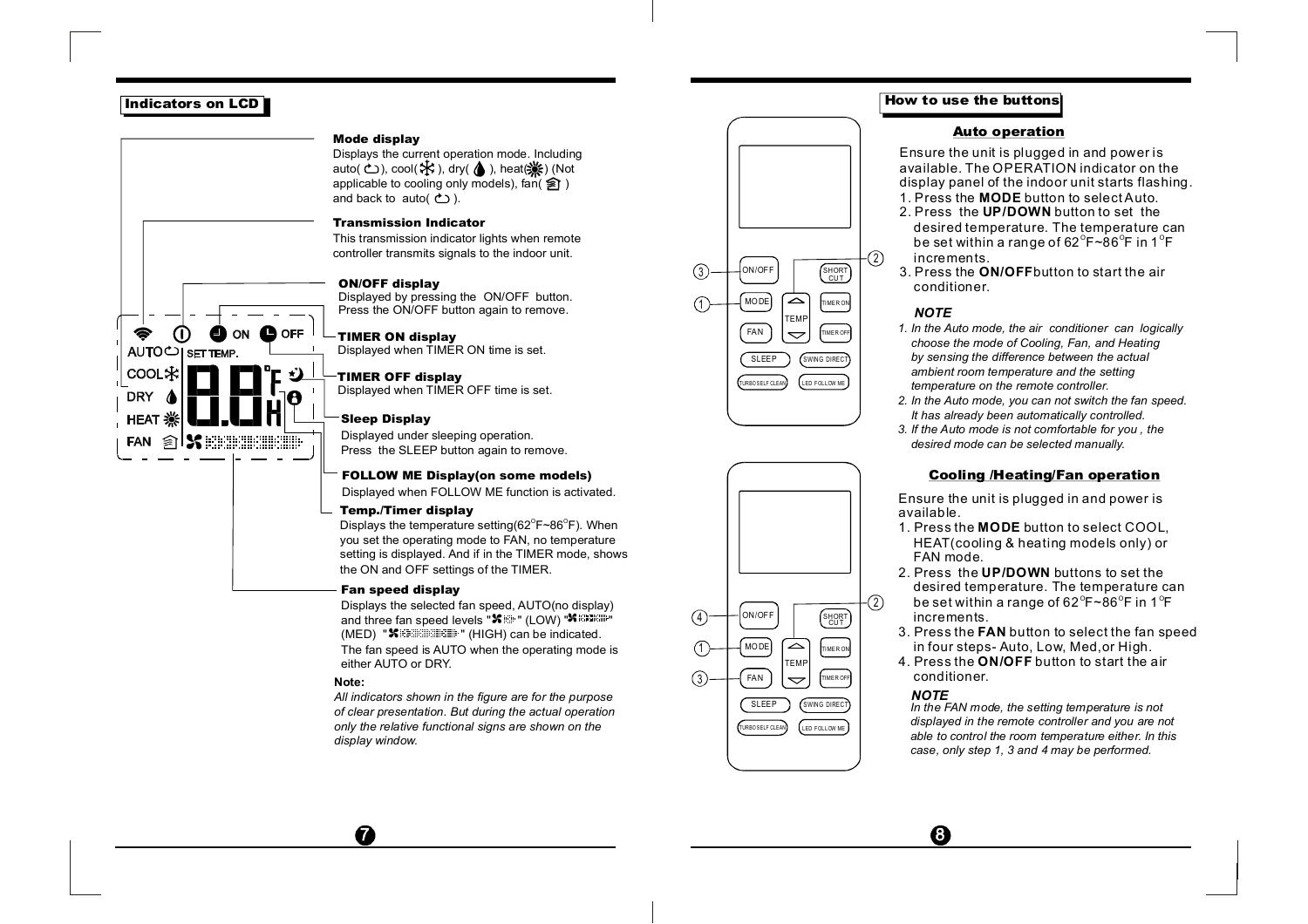

#### **Dehumidifying operation**

1. Press the **MODE** button to select DRY mode. Ensure the unit is plugged in and power is available. The OPERATION indicator on the display panel of the indoor unit starts flashing.

- 2. Press the **UP/DOWN** buttons to set the
- desired temperature. The temperature can be set within a range of 62 $^{\circ}$ F~86 $^{\circ}$ F in 1 $^{\circ}$ F  $\,$ increments.
- 3. Press the **ON/OFF** button to start the air conditioner.

#### *NOTE*

*In the Dehumidifying mode, you can not switch the fan speed. It has already been automatically controlled.*



#### **Timer operation**

Press the TIMER ON button can set the auto-on time of the unit. Press the TIMER OFF button can set the auto-off time of the unit.

#### **To set the Auto-on time.**

- 1. Press the TIMER ON button. The remote controller shows TIMER ON, the last Auto-on setting time and the signal "H" will be shown on the LCD display area. Now it is ready to reset the Auto-on time to START the operation.
- 2. Push the TIMER ON button again to set desired Auto-on time. Each time you press the button, the time increases by half an hour between 0 and 10 hours and by one hour between 10 and 24 hours.
- 3. After setting the TIMER ON ,there will be a one second delay before the remote controller transmits the signal to the air conditioner. Then, after approximately another 2 seconds, the signal "h" will disappear and the set temperature will re-appear on the LCD display window.

#### **To set the Auto-off time.**

- 1. Press the TIMER OFF button. The remote controller shows TIMER OFF, the last Auto-off setting time and the signal "H" will be shown on the LCD display area. Now it is ready to reset the Auto-off time to stop the operation.
- 2. Push the TIMER OFF button again to set desired Auto-off time. Each time you press the button, the time increases by half an hour between 0 and 10 hours and by one hour between 10 and 24 hours.
- 3. After setting the TIMER OFF ,there will be a one second delay before the remote controller transmits the signal to the air conditioner. Then, after approximately another 2 seconds, the signal "H " will disappear and the set temperature will re-appear on the LCD display window.

#### **Adjusting air flow direction**

Use the SWING and DIRECT button to adjust the desired airflow direction.

- 1. When push the DIRECT button, the horizontal louver changes 6 degree in angle for each push.
- 2. When push the SWING button, the louver will swing up and down automatically.
- **NOTE:** When the louver swing or move to a position which would affect the cooling or heating effect of the air conditioner, it would automatically change the swing/moving direction.

 $\boldsymbol{\Omega}$ 

 $\bf \Phi$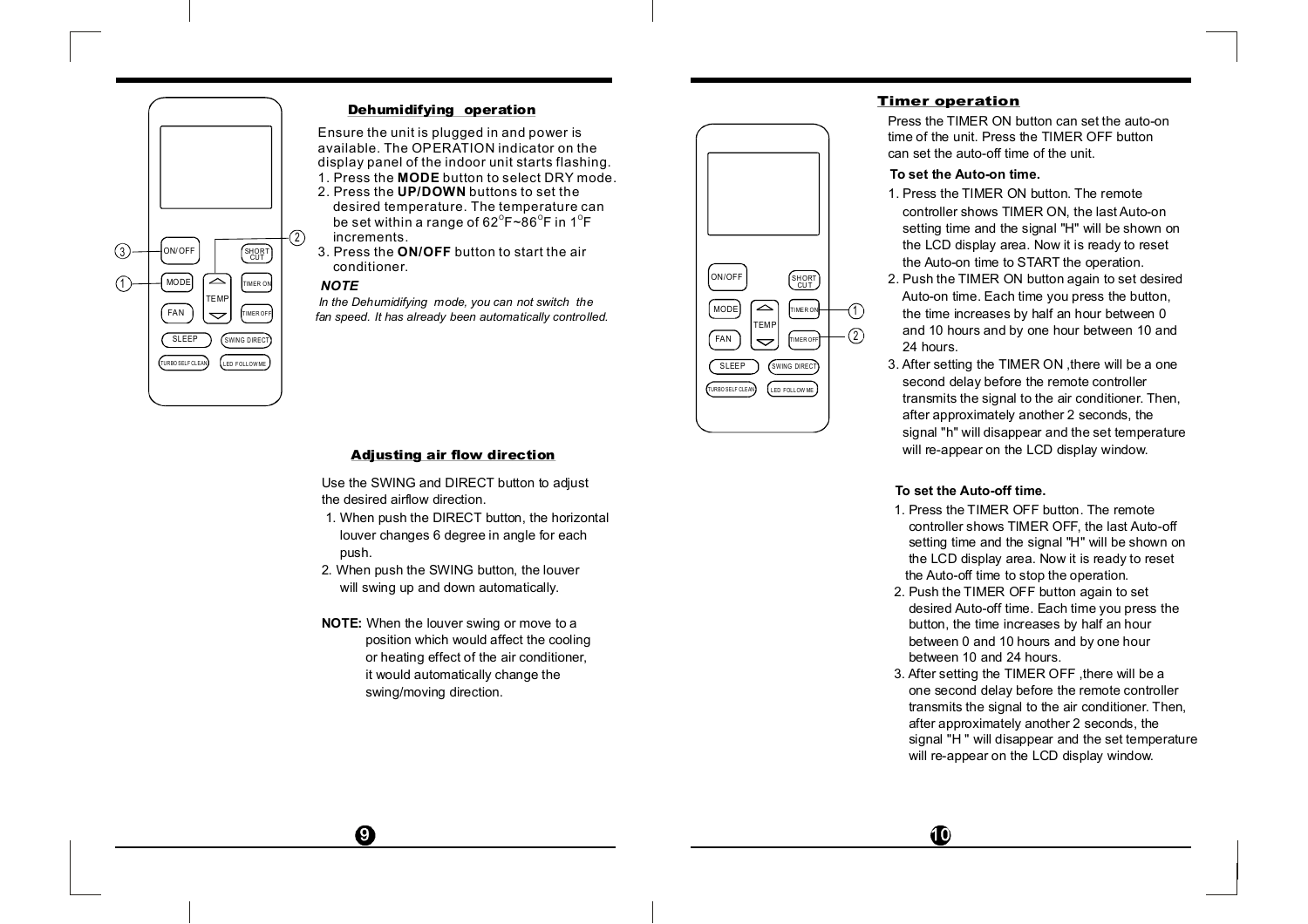#### **A** CAUTION

The effective operation time set by the remote controller for the timer function is limited to the following settings: 0.5, 1.0, 1.5, 2.0, 2.5, 3.0, 3.5, 4.0, 4.5, 5.0, 5.5, 6.0, 6.5, 7.0, 7.5, 8.0, 8.5, 9.0, 9.5, 10, 11, 12, 13, 14, 15,16,17, 18, 19, 20, 21, 22, 23 and 24.

## **Example of timer setting**





#### **(Auto-on Operation) TIMER ON**

The TIMER ON feature is useful when you want the unit to turn on automatically before you return home. The air conditioner will automatically start operating at the set time.

#### **Example:**

**T** 

To start the air conditioner in 6 hours.

- 1. Press the TIMER ON button, the last setting of starting operation time and the signal "H" will show on the display area.
- 2. Press the TIMER ON button to display "6.0H " on the TIMER ON display of the remote controller.
- 3. Wait for 3 seconds and the digital display area will show the temperature again. The "TIMER ON" indicator remains on and this function is activated.





Set 10 hours later

**Or** 

Set

Stop

**OO** ON **O**OFF

LIH

Start

10 hours later after setting

2 hours later after setting

#### **(Auto-off Operation) TIMER OFF**

The TIMER OFF feature is useful when you want the unit to turn off automatically after you go to bed. The air conditioner will stop automatically at the set time.

#### **Example:**

To stop the air conditioner in 10 hours.

- 1. Press the TIMER OFF button, the last setting of stopping operation time and the signal "H" will show on the display area.
- 2. Press the TIMER OFF button to display "10H " on the TIMER OFF display of the remote controller.
- 3. Wait for 3 seconds and the digital display area will show the temperature again. The "TIMER OFF" indicator remains on and this function is activated.

#### **COMBINED TIMER**

(Setting both ON and OFF timers simultaneously)

TIMER OFF  $\rightarrow$  TIMER ON

 $(On \rightarrow Stop \rightarrow Start operation)$ 

This feature is useful when you want to stop the air conditioner after you go to bed, and start it again in the morning when you wake up or when you return home.

#### **Example:**

To stop the air conditioner 2 hours after setting and start it again 10 hours after setting.

1. Press the TIMER OFF button.

- 2. Press the TIMER OFF button again to display 2.0H on the TIMER OFF display.
- 3. Press the TIMER ON button.
- 4. Press the TIMER ON button again to display 10H on the TIMER ON display .
- 5. Wait for 3 seconds and the digital display area will show the temperature again. The "TIMER ON OFF" indicator remains on and this function is activated.

 $\mathbf P$